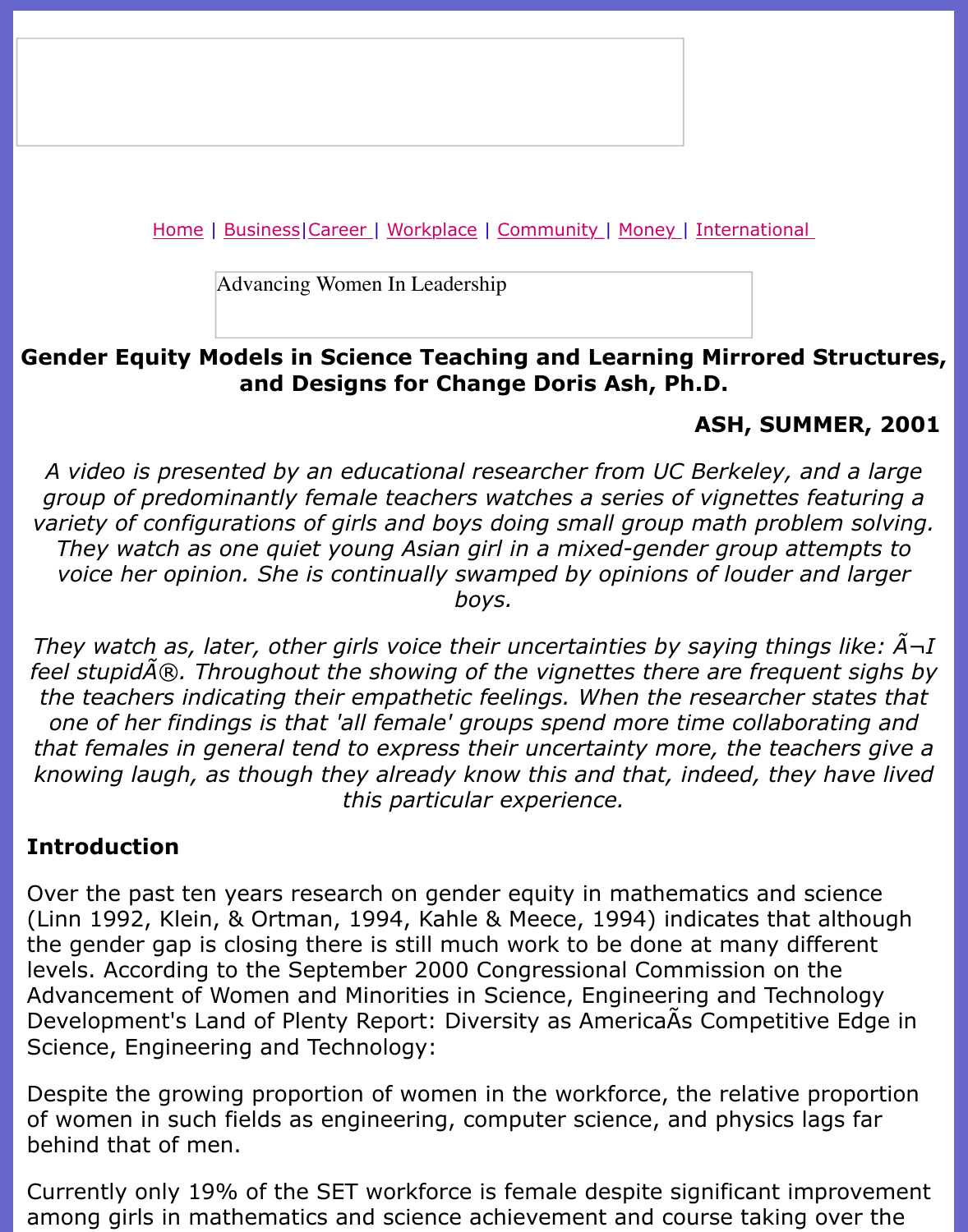last 20 years. There are now only small differences between girls A and boys Ascience and mathematics scores on the National Assessment of Educational Progress (NAEP) tests, and girls are now taking the upper level mathematics and science courses required to enter SET college majors at the same rate as boys.

Although the ability and basic academic background needed to continue in SET careers exist for many girls, their interest in these careers is not maintained. Among SAT-takers, over three-fourths of students wishing to major in engineering and computer science are boys. The only science field attracting more girls than boys is the biological sciences.

By eighth grade, twice as many boys as girls (independent of race/ethnicity) show an interest in SET careers. (p. 26)

In this paper I develop a 'mirrored structures' model that applies to three NSFfunded gender and science projects aimed at improving girls understanding, attitudes, and abilities in science, mathematics, and technology. All are concerned with the under-representation of women in science, math, and technology. All three facilitate girls' success at critical educational junctures particularly the middle/ junior high transition where girls are lost to science. The three projects have developed rich and varied programs aimed at increasing understanding, confidence, and ability in the science, math, and technology for girls, and for their teache rs, their parents, and administrators. The projects are different but share some common underlying elements and in many ways are typical of the multi-tiered gender equity programs across the country. Together the three programs offer powerful evidence for understanding systemic change within diverse geographies. All three programs share similar philosophiesÂ<sup>3</sup>there are many different ways to achieve equity goals but it is essential that participants at all levels capitalize on existing strengths, their particular "ways of knowing". I argue that the 'mirrored structures' model cuts across all levels of participation within all three projects.

The projects, are: FIRST (Female Involvement in Real Science and Technology) in Oakland, California; The Voices project: Rural and Urban Images: Voices of Girls in Science Mathematics and Technology in rural Appalachia, West Virginia; and Girls Inc. of Lynn, Massachusetts's Operation SMART (Science Math and Relevant Technology). While the model offered in this paper was based originally on the FIRST project, it is applied to the Voices and Operation SMART programs.

Together they provide exemplars for examining systemic change because the programs emphasize not only the changes within the target audience, elementary and middle school girls, but also an expanded group of teachers, parents, and administrators within school districts that serve diverse student populations. By systemic change, I mean change at multiple levels of participation which can interact in both positive and negative ways. Change can be better understood by analysis of these relationships and by maximizing the positive interactions as leverage points.

### **Background on the three programs**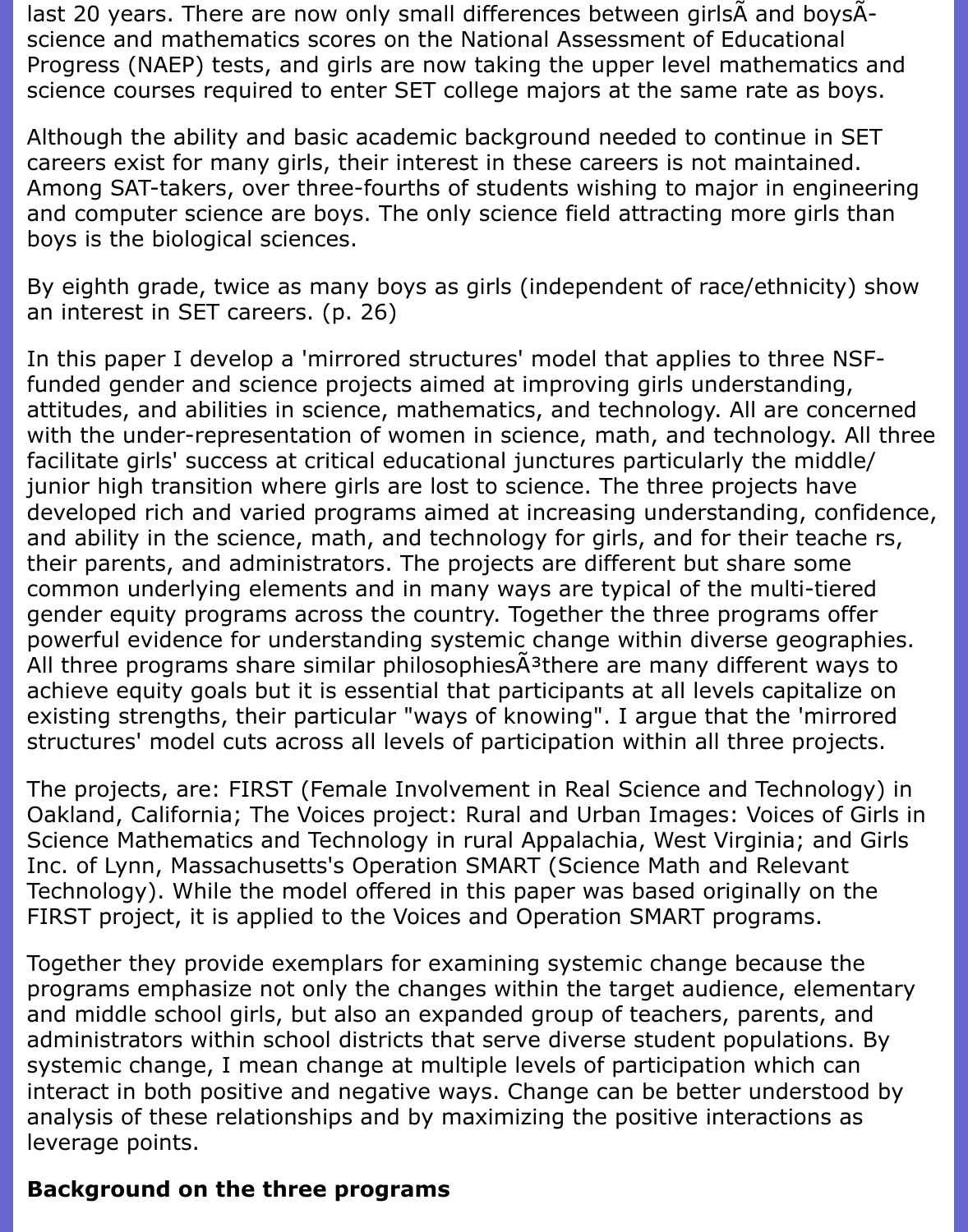#### FIRST

The model was originally developed within the FIRST project, a cost-effective design experiment for museum-led, school-based, inter-community agency collaboration1. It provided a forum and a local urban laboratory in the form of a design experiment (Brown, 1992) that simultaneously introduced a series of innovations and studies their effects. The project provided a model for systemic change, working with elementary and middle school girls, their teachers, and administrators within the Oakland Unified School District (OUSD) a large urban district that serves a diverse student population.

The project included these major design features: 1) a program specifically aimed at reaching girls at the juncture between elementary and middle schools; 2) a discipline that has long attracted the largest proportion of women scientistsÃ<sup>3</sup>biologyÃ<sup>3</sup>using an environmental studies emphasis; 3) a projectbased/inquiry format for all grade levels; 4) a community building component that emphasizes discourse and communication skills; and 5) multiple entry points for advancement of understanding for teachers, administrators, business and research mentors. Programmatic structural elements include classroom activities2 for both boys and girls, after-school science clubs for girls, and specific leadership skills training for girls. FIRST also collaborated with local industry and business in order to link female scientist/mentors with Science Club and Leadership girls.

# VOICES

The Voices Project3 focuses on the middle school juncture as a critical time to intervene so that girls do not become sorted out of mathematical and science tracks. The program focuses on the rural/urban split, particularly issues faced by rural girls living in poverty. The Voices progra was designed to look at "the ways rural and urban places can support and hinder girls' SM T education without taking the networks and experiences of advantaged girls as the norm" (Carter, Keys, & Kusimo, 1999, p. 4).

Voices tested a series of interventions to help girls do well and feel confident in science, mathematics, and technology. Designed to promote middle school girls' interest and achievement in science, mathematics, and technology, they had two project's two sites A<sup>3</sup> one rural and one urban. Programs included activities in science, math, and technology, mentoring, academic assistance, and an advocate network for families. They did not assume that girls raised in Appalachian cultures, whether rural or urban, are deficient either developmentally or with respect to SMT learning. Instead, they look to what these girls, their families, and communities can teach about girls' development and possibilities.

## GIRLS Inc.

The Girls Incorporated of Lynn4 , Massachusetts's Operation SMART program encouraged girls to persist in math and science and addressed issues of power, equity with students, parents, and their teachers. Operation SMART's programming provided girls with hands-on experiences and introduced them to careers in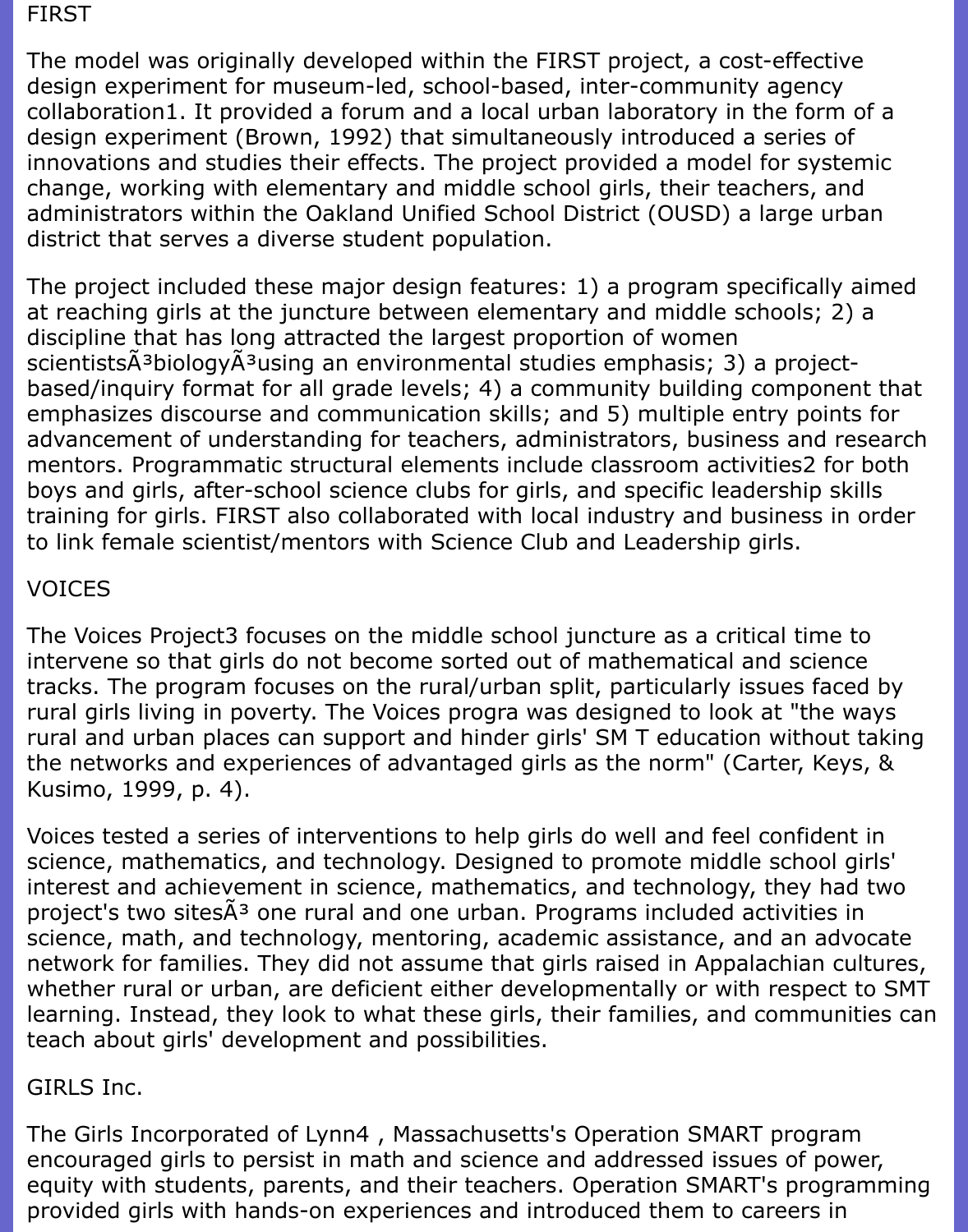science, math, and technology. It also provided training and support, curriculum guides and materials for teachers, and advanced professional development both in and out of the classroom. Girls. Inc. mission is to build girls' capacity for responsible and confident adulthood, economic independence, and personal fulfillment.

Major program goals include: working with girls on hands-on science with activities that are open-ended and risk free; allowing girls and their teachers to understand and change their stereotypes about science; helping girls, parents, and teachers understand that they can enjoy science; and that science is everywhere, in the lab, in the kitchen, and outdoors; and it is accessible to all, equally. These elements are combined in a variety of programs for a wide audience including schools, clubs, and other social organizations.

One unique feature of SMART programming is its inter-mixing of core program elements that, while focussing on inquiry in science, examine other aspects of gender identification, for example, using activities such as role playing and stereotype reflections. These subtle aspects of professionalism, when brought to the surface, help make conscious personal views about science. These activities helped sensitize teachers and promote an attitude shift that decreased fear of science for female teachers and helped male teachers to understand gender differences.

# **The proposed model**

All three projects share common features, for example: they make efficient use of already available and tested materials, a variety of geographic locations, participant structures and personnel; they encourage all participants to test, to adapt, and to share ideas that fit within their philosophical and practical guidelines; they work with many different levels of expertise simultaneously; and they combine real life with science seamlessly. When examined from the perspective of levels of participation and the way in which participants were guided to increase their professionalism some underlying systemic patterns emerged.

The model outlined in Figure 1 captures these levels of participation and layers of professionalism. The model, designed first for the FIRST project, identifies three levels of participation $\tilde{A}^3$ students, teachers/parent, and researchers and three layers of expertise A<sup>3</sup>foundational, scaffolded, and leadership. The three I yers of expertise reflect increasing ability to take on more sophisticated content and respo nsability. They include:

Foundational $\tilde{A}^3$ Provides the basic elements for examining science as part of the individual's life, as well as one's relationship to doing science, and thinking about it. This can include hands-on science activities, direct modeling of teaching techniques, and other direct communication techniques. Examples include modeling hands-on activities for students and teachers, talks by women scientists and architects, and trips to laboratories, colleges, or nature sites.

ScaffoldedÃ<sup>3</sup>Refers to the increasing abilities of learners as they are guided to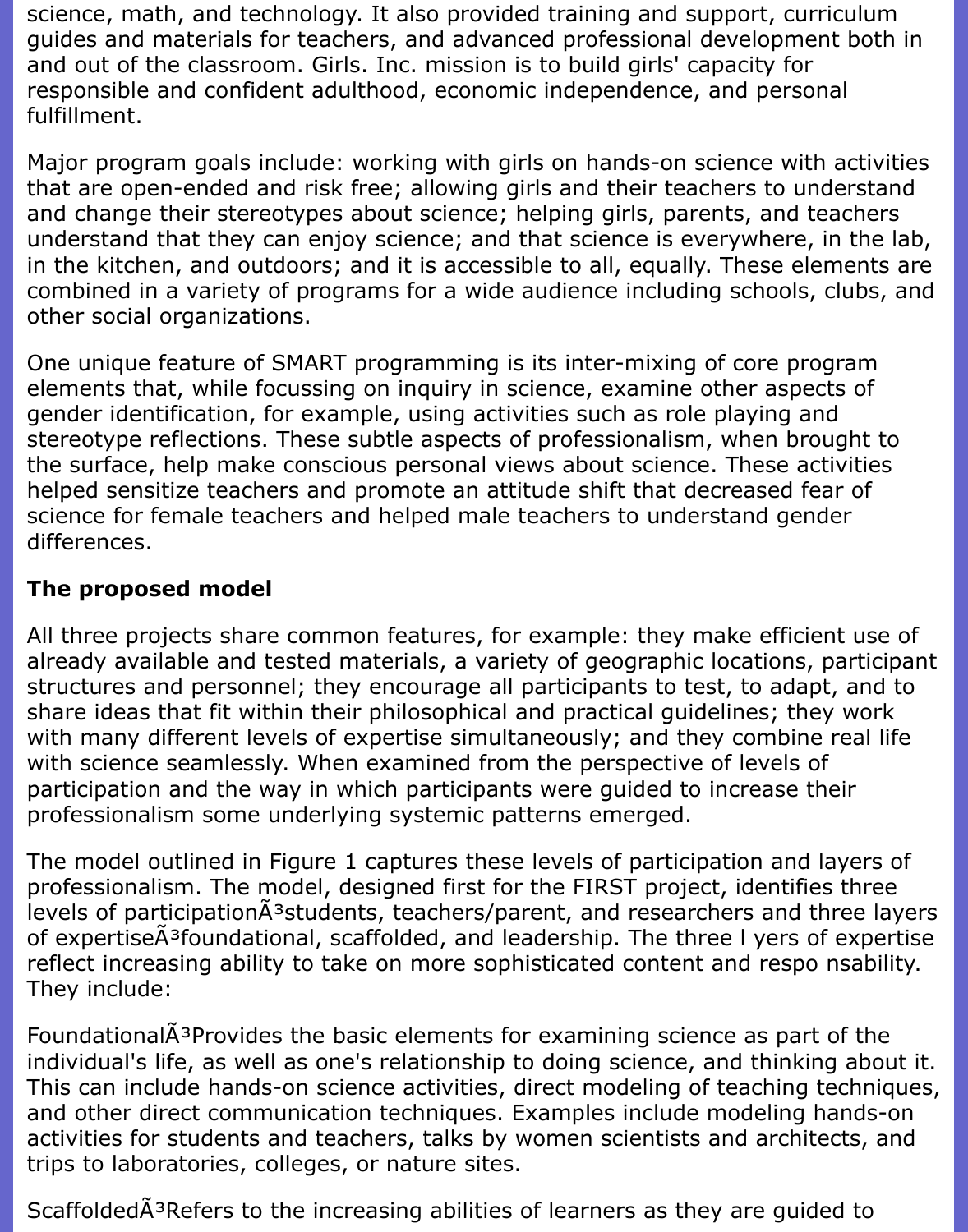improve their mastery with experience. The scaffolding process begins with the 'learning leader' at first doing most of the cognitive work. This phase is followed by one in which the teacher and learner share responsibility. "Finally, the learner is able to perform independently." (Campione, Brown, Ferrara, & Bryant, 1984, p. 8). The 'scaffolding' is gradual, as the teacher maintains the interaction within the learner's zone of understanding. Examples across the programs include ongoing work with women mentors, including professionals such as architects, scientists, or the teachers themselves. As the mentor/student relationship continued over time, the students become more confident and independent in pursuing long-term goals, such as independent investigations, preparing for standardized tests, or simply increasing competence in activities not considered typical for girls.

Leadership  $\tilde{A}^3$ Characterized by increasing ability of individuals at all levels advance toward novel situations with success and, having learned the principles of project, to mentor others and to reach wider audiences. Examples include classroom teachers becoming lead teachers in other schools and other districts, girls preparing to take pre-algebra in a hostile environment, and girls science club expanding to include school wide activities such as recycling.

# **Theoretical underpinnings**

Vygotsky (1978) and the notion of the zone of proximal development (zpd), as well as the work of Newman, Griffin, and Cole (1989) provides the theory that informs this work. "A zone of proximal development is the region of activity that learners can navigate with aid from a supporting context, including but not limited to people. It defines the distance between current levels of comprehension and levels that can be accomplished in collaboration with people or powerful artifacts. The zone of proximal development embodies a concept of readiness to learn that emphasizes upper levels of competence" (Vygotsky, 1978; Brown et al., 1993). I argue that a reciprocal interaction occurs between the  $\tilde{A}$  teacher and learner $\tilde{A}$  as they work together in the zpd so that so each is changed at all three levels of interaction. In short, both the  $\tilde{A}$ «teacher $\tilde{A}$  and the  $\tilde{A}$ «learner $\tilde{A}$  inform each other in substantive ways, so that the role teacher and the role learner become interchangeable. Working within the zpd, each acts as both teacher and learner in a mutual dance of appropriation of ideas and actions (Brown, Ash, Nakagawa, Gordon, Rutherford, & Campione, 1993).

## **Levels: Girls, teachers, and researchers**

## **Level 1:** The girls

"Math, math, math is cool. It makes us want to stay in school" chant the voices of a group of bright-eyed, smiling sixth graders. --Voices girls

It is well documented that, at about the junior high level (Orenstein, 1994), girls lose confidence in their abilities, even if they have heretofore displayed competence. Research on classroom experiences for girls has been extensive $\tilde{A}^3$ in short summary, girls say less, do less, get less attention and are encouraged less frequentl y to speak up, to analyze or to think deeply $\tilde{A}^3$ when they get older they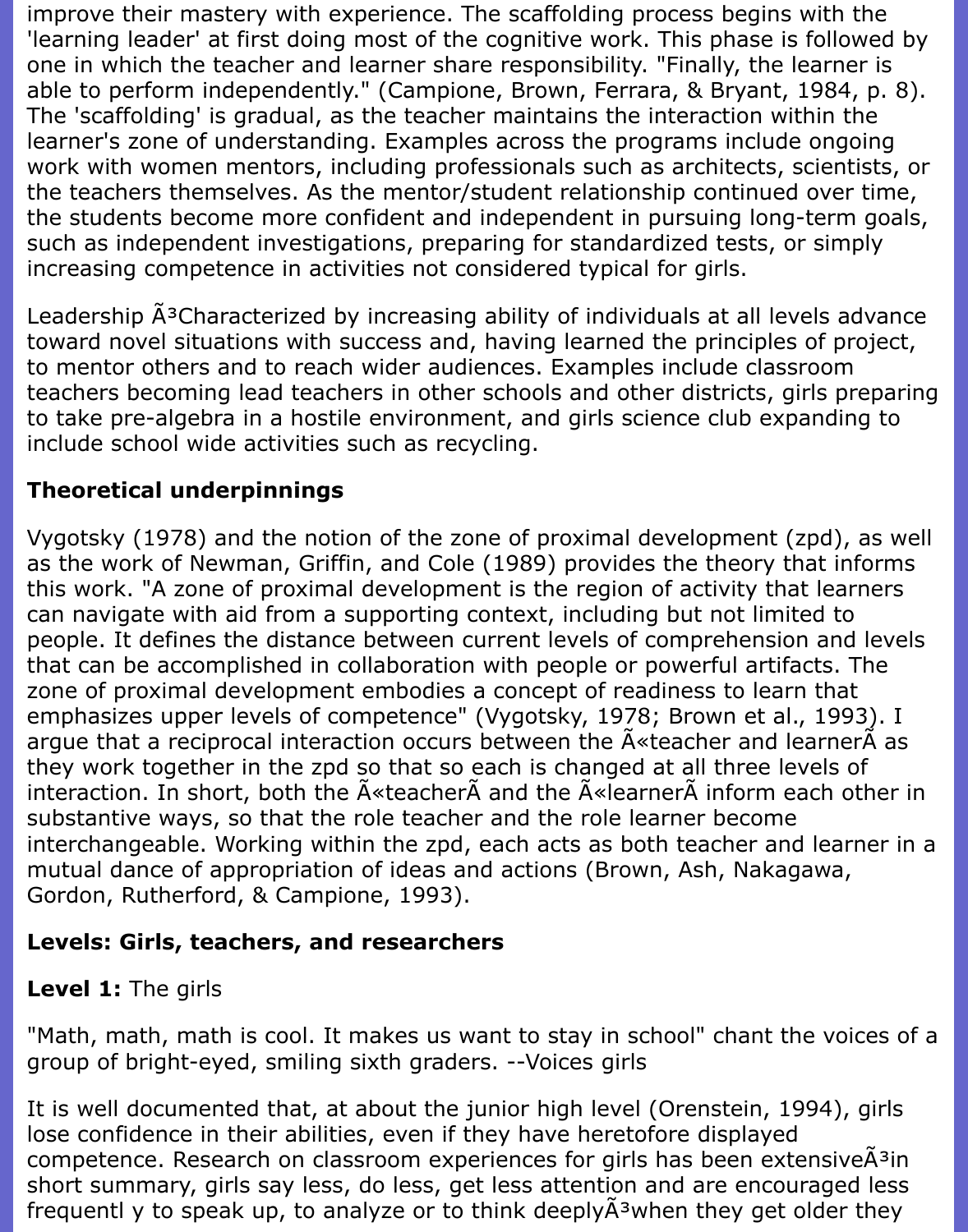are less confident about their work, they spend more time checking it for accuracy, and they are more modest in speaking about their expertise (Linn, 1992; Sadker & Sadker, 1994).

Thus, the target audience is elementary/middle high girls who typically become lost to science and math before high school. The intent is to: encourage and model an early and successful interest in science, its tools and ways of thinking; to keep this interest alive and lively within the transition from elementary to middle school; and to help mentor girls in the transition to high school.

FIRST worked with girls grade 3 through 8 across elementary and middle schools within the same large urban district. Although originally intended for grade 5 and up, teachers in younger graders also insisted on being part of the program, suggesting that starting at younger grades might give a longer time to develop confidence and abilities.

The Voices project began with sixth grade girls of all interests and levels who came from two diverse environments, urban and rural. The comparison study did not take the urban experience as the 'standard', instead sought to identify the essential elements for success for rural girls. The girls were faced with distinct disadvantages that arose from a variety of sources including teachers, school policy (especially in relation to prepation for algebra), and general social conditions that afford success.

SMART worked with girls across a variety of ages in elementary through middle school and with a variety of formats. The emphasis was on working with students and their teachers simultaneously so that professionals can learn new teaching pedagogies by seeing them modeled by others, practice them and then reflect on that practice. The reflective environment with ongoing coaching fostered a collaborative community of teachers, students and parents.

### **Level 2:** Their teachers and parents

"I feel like I should have been an engineer" "I wasn't encouraged to explore a variety of career areas, at home boys cut the grass, girls washed the dishes" "I was always interested in math and science and I wanted to be a scientist...I was encouraged to take liberal arts...I was told that's what females do..." -- FIRST teachers

Historically women have been perceived to play a minor role in the history of science. FIRST's elementary school teachers, more than 90% women, had interest in science but typically have little formal training. Many had been left out of the science and math track in their own educations and wished to: become part of the process of doing science; to learn along side the girls; and to foster and share their sense of excitement in making discoveries. In doing so these teachers illustrate (self-selected) professional development in science. Significantly, they also act as role models in the process of acquiring the skills and concepts and especially the confidence that comes with doing science successfully.

Girls in the US are behind boys on a variety of measures in science and this is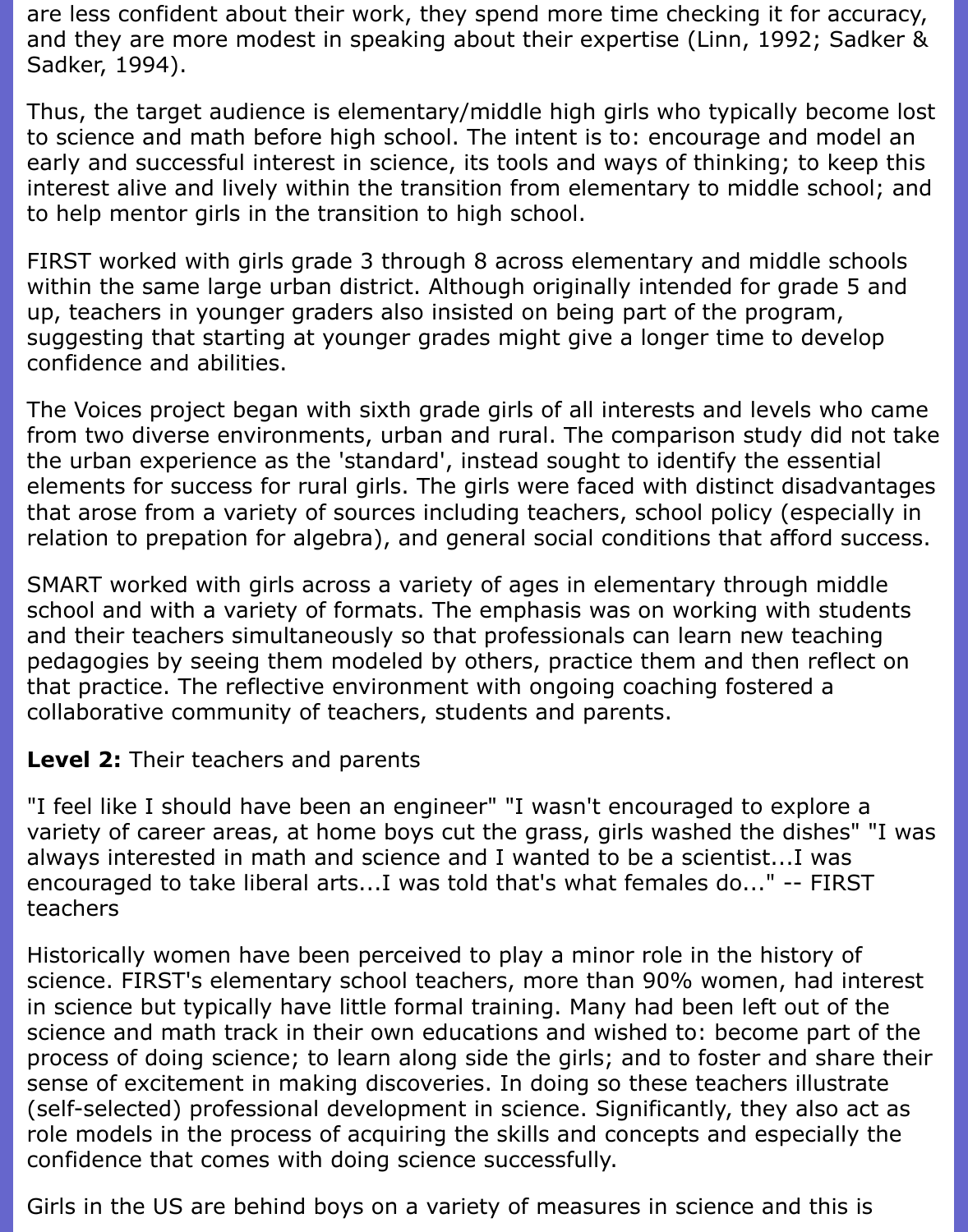partially related to the differential teacher-student discourse in the classroom. Teachers have been described as more likely to encourage boys than girls to ask questions, make integrative comments, and to explain (Crowley, Callanan, Tenenbaum, & Allen, in press). Because research indicates that even teachers sensitized to gender issues typically favor white boys in the classroom (Sadker & Sadker, 1994) gender equity concerning discourse is a parallel professional development goal. Teachers often lack time and practice for reflection on their own practice, a necessar component for their pivotal role in counteracting the effects of gender bias with their studen ts. Classroom practice is slow to change even in cases where this is an explicit goal A<sup>3</sup> even teachers who wish to make changes sometimes need help. Because gender and its relationship to science and math careers is not a major part of elementary school teacher training, FIRST's and SMART's professional development included $\tilde{A}^3$ in-depth examination of gender equity issues including summaries of current research studies, model classroom and club materials, activities and curricula, as well as work with science content and pedagogy.

The same can be said for the Voices project. All three programs simultaneously work with attitudes and long held feelings about what science is (only for white males, who have test tubes and are absent-minded) and who can be allowed to do it. This sensitivity training comes side by side with the day to day logistics of doing hands-on science. As one Smart director says: "The first hurdle you need to achieve is attitude shifts about who can do science, then participants can be concerned about the logistics of doing the actual activities" (J. Martin, personal communication, April, 2001).

The Voices program had a larger challenge in trying to engineer attitude shifts at school-wide and district levels, by working to change existing views of what girls can do, for example, take complex math. They needed to pave the way for advanced courses to be offered, as well as to encourage the girls to want to take them. The teachers were pivotal in this change, as they themselves were changed by the program. The parents were an integral part of all three projects but were especially so in Voices, where a vital component was advocating for family networks. In the rural mountain location, as a result of their work, the Voices program led to reinstatement of pre-algebra and algebra courses and increased enrollment in pre-algebra.

Primarily women in the FIRST and SMART projects, the administrators came from the ranks of teachers and share the desire for more science but view the problem of equity more globally. Their charge is to create a systemic view of equity science (and other subjects) and to disseminate this view throughout their school and their district. They look for efficient means for doing this while maximizing the structures that are already in place. They have also been the recipients of inequities in their own careers and seek to mentor teachers and students in their science efforts.

### **Level 3**: The researchers

I felt that I was  $\tilde{A}$ -too stupid to do math $\tilde{A}^3$ girls don $\tilde{A}$ t do that $\tilde{A}$ ® Ruth Cossey, Mathematics Educator, Mills College --Conversation with FIRST teachers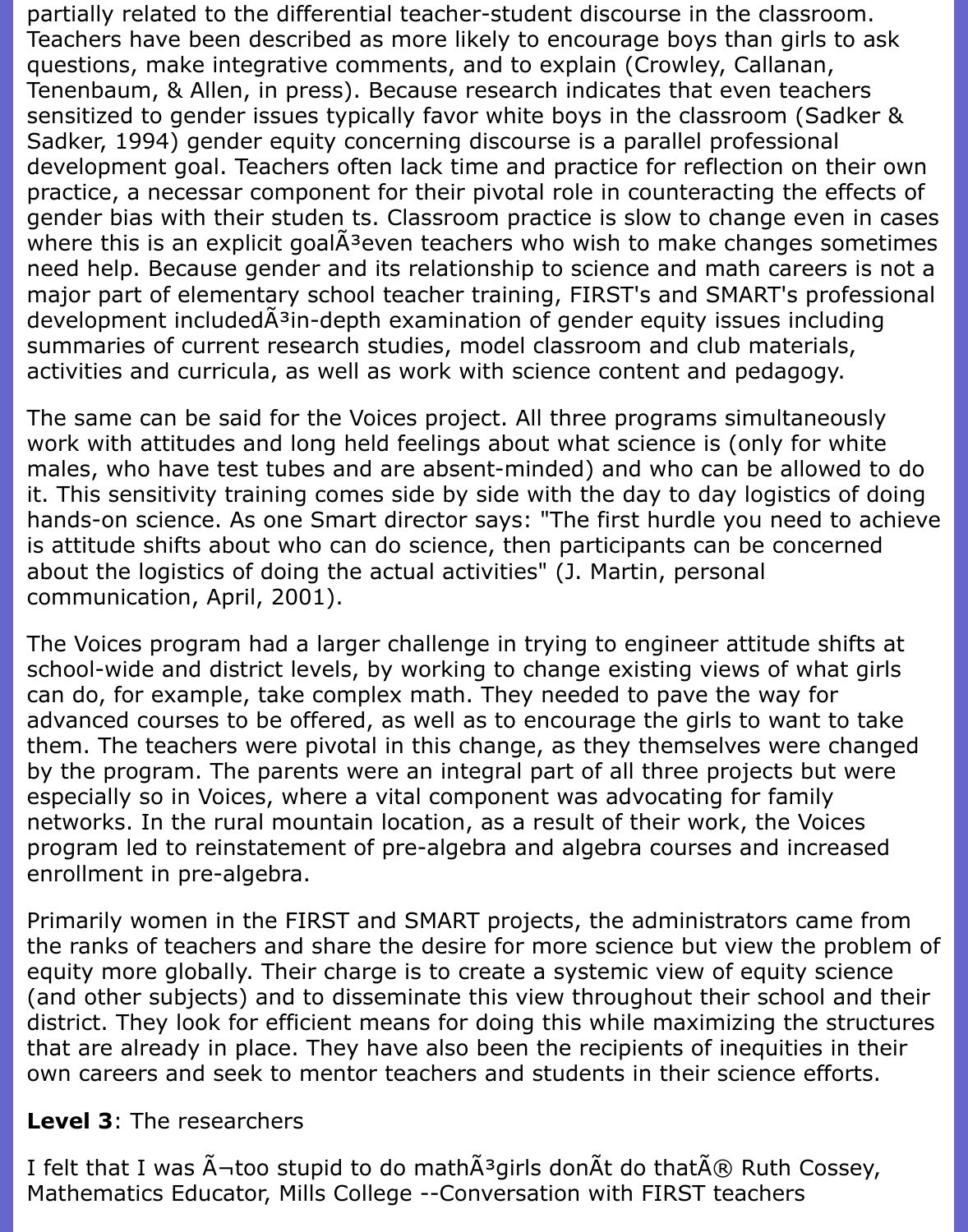that research directly back to the practice of equity education.

All women, the researchers for these projects, view their programs as mo creating and sustaining change. For example, research suggests that fem many ages levels) express more uncertainty with their ability to do sciend when their ability tests high. This is a dynamic that cuts across all educat levelsÄ<sup>3</sup>students, their teachers, administrators, and researchers. Such st undercurrents must be dealt with at many levels simultaneously. Thus wh students gain confidence in their ability to learn science, teachers gain c in their ability to learn and teach science, administrators gain confidence in bility to understand, and foster good science teaching for girls and resear attempt to capture these cumulative and singular changes as they occur.

Similarly, it is important to understand more deeply the interconnected nature of changing attitudes about science and resultant change in practice. If stere unmasked and if past views are adjusted, does actual teaching practice c does it go deeper than that? These are the kinds of questions these resear the three programs grapple with daily.

# **The layers : Foundational, scaffolded, and leadership**

The vertical dimension in Figure 1 is the degree of advancement available level, the layers are foundational, scaffolded, and leadership. The foundat includes the basic experiences, understandings, and ways of knowing that level brings to the setting. For girls, their teachers and researchers the fo level occured durning the classroom and field activities. Girls are an integ a complex classroom social learning environment replete with activities a structures. Teachers manage these complex environments, assess their students understandings and desig[n comple](file:///Users/nrahman/Dropbox/AWL/AWL%20BackUP-2/summer2001/ash.html#%20Figure%201)x classroom activities, and grow as pro Researchers watch the complex interaction between them. The classroom experience is the stepping stone for increased opportunities for advancen leadership.

Scaffolded experiences allow participants entry into expanded opportunition with peers, teachers, parents, mentors, administrators, and researchers, whom act as scaffolding for increased expertise and engagement. This ine science clubs, field trips, camping, coaching, tutoring, summer camps, an other forms of participation that are self selected, guided, female only, ar ended. These activities give opportunity to practice scientific processes in comfortable environment. In clubs and science camps, girls encounter a variety scientific concepts, processes, and ways of reasoning (along with their lea importantly they witness modeling by successful women in science, with s mentors, and their own teachers leading the way. They have a chance to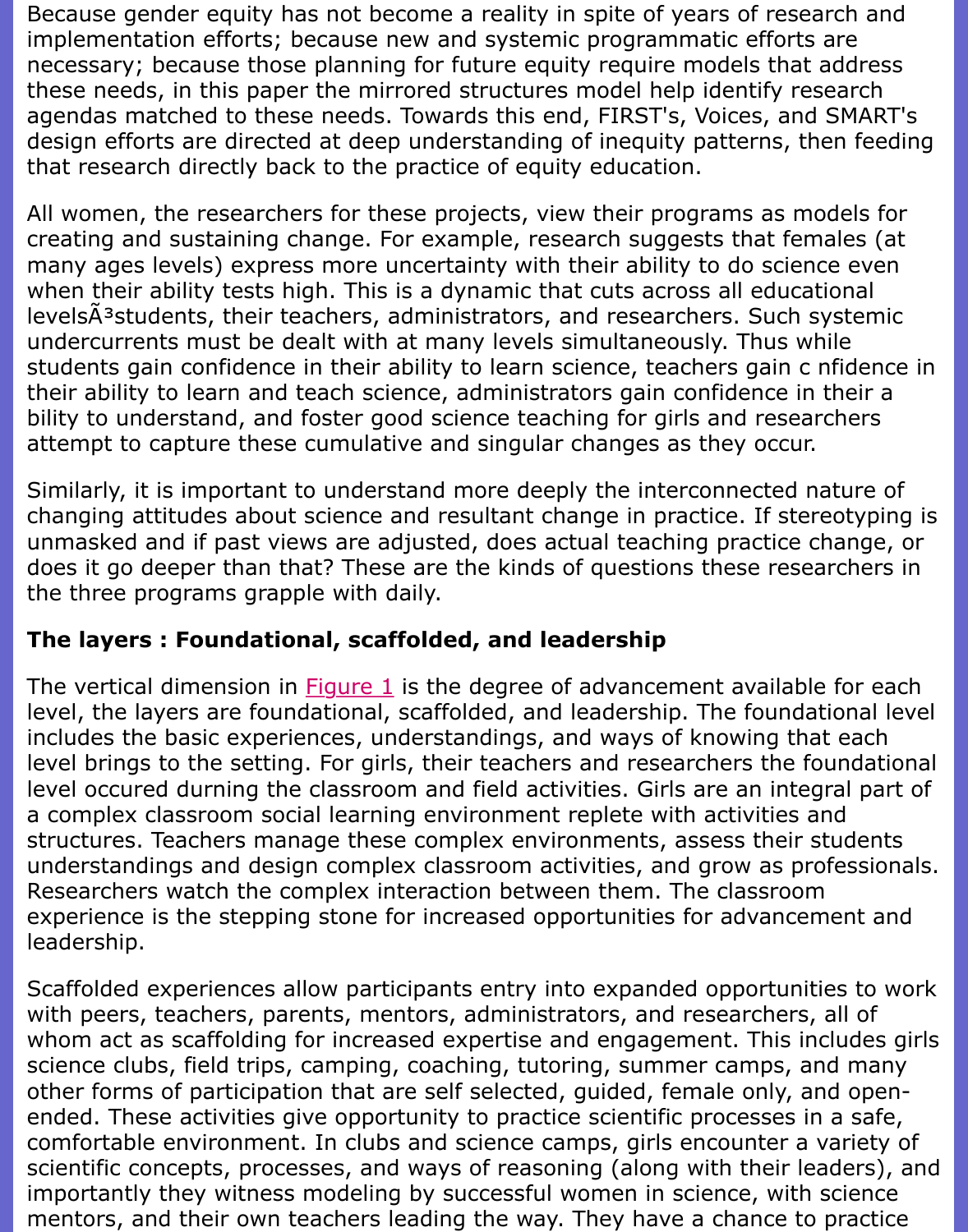using the thinking tools of science $\tilde{A}^3$  the processes, such as predicting and hypothesizing as well as the physical tools, such as hammers and screwdrivers. Girls science club/camp/field activities help level the playing field for the girls using teachers, mentors, and administrators as well as materials, activities, camaraderie, and time as leverage agents.

For teachers, scaffolding occurd chiefly in peer settings, primarily in professional development sessions where science mentors and experts, new materials, and curricula, and most importantly, opportunities for self-reflection, provide multiple opportunities for growth. It is also important to tie professional development opportunities directly to classroom practice. SMART and FIRST programming for example typically asked teachers to reflect immediately after trying activities with children. In these sessions teachers were able to examine what just happened with a SMART/FIRST mentor to guide their examination. Over time these reflections led to changed practice.

The Leadership level allows seasoned participants to move to newer areas, to touch new audiences, and to disseminate their work. For the girls, the leadership experience occurs in mixed-age groups in summer training at local colleges, science jobs, field sites, oe working with women professionals such as architecture. In the summer mixed-school, mixed-aged, and leadership training sessions, girls gain advanced skills in presentation, in athletics, and in ways of d ing science, as well as career information. For teachers this entails working with larger au diences, other schools, national audiences A<sup>3</sup>in short, opportunities to grow and to disseminate without the support of the peer group as offered in scaffolded settings.

## **The model in action**

I argue that the three layers and the three levels $\tilde{A}^3$ a 3 by 3 matrix that includes nine cells, each of which has distinctive characteristics $\tilde{A}^3$ are inter-connected, much like a biological ecosystem. To some extent each feeds and retrieves information from the others in reciprocal fashion. For example, assessing girlsà attitudes or learning at one level, the classroom or club for example, allows their teachers (administrators and researchers) to make parallel, related but personalized changes in their own work at their level of understanding. Teachers become more sensitive to gender issues and more able to reflect on their own practice, and with administrator support, practice changes slowly. Researchers find ever more interesting areas to explore within the design experiment as these changes occur.

For these reasons the model is described as mirrored because movement, both vertically and horizontally, is mirrored by the levels and layers. Below are three examples of interactions that begin to demonstrate these interconnections. One describes the interconnections between classroom activities and professional development, the second and third involve activities that cut across all levels of participation.

## **Examples of the model in action:**

**Example 1**: FIRSTA<sup>3</sup>The classroom and professional development. Why women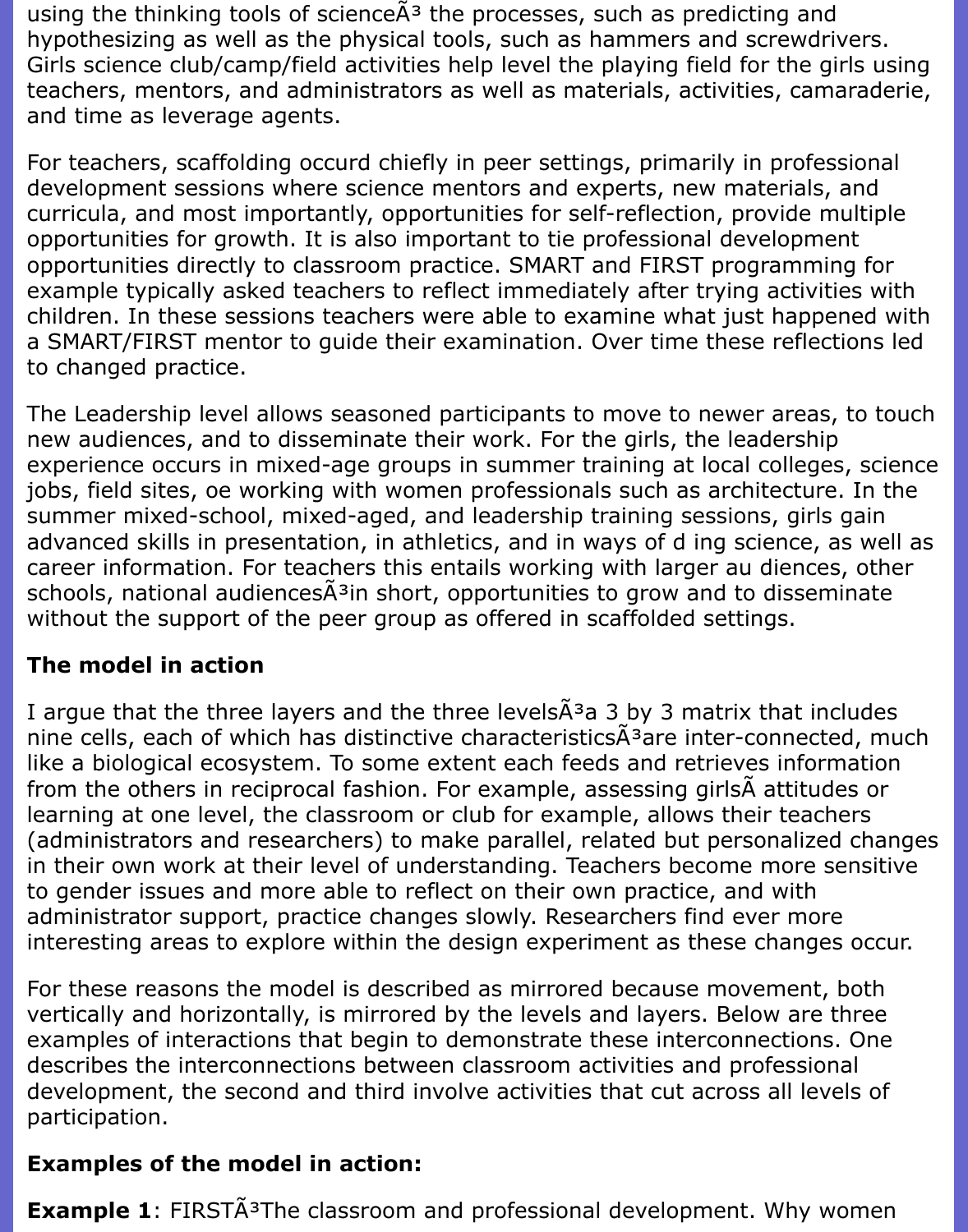#### can't be president!

At one urban elementary school site, 6th grade boys and girls spent a great deal of time creating a women's history dinner plate project, one that highlighted the role of women in history, especially women scientists, medical doctors, and mathematicians. In preparation for the dinner plate project the class had already had extensive discussions of what their life would be like if they happened to be born the opposite sex. Narrowly defined gender roles dominated these discussions and students' opinions were highly charged. The teachers who led the plate project were surprised and informed by these comments. These activities acted as a formative assessment of students' attitudes and in turn directly affected teacher practice. Teachers designed the plate project, in part, to change views of women's abilities over time.

As a result of these discussions, the dinner plate project was designed so that each student became an expert on one woman's career and subsequently explained that particular women's role in history, artistically, in written form and orally to an assembled audience of parents, other students, and friends at a specially planned evening event. Later, the teacher who organized this event used this as the focus for one of FIRSTÃs professional development sessions. The idea spread to another school, this time using the  $\tilde{A}$ «if I were born a--opposite sex $\tilde{A}$ ® for third and fourth grades. Third graders confirmed the same views of gender stereotyping observed in the first school and both teachers in the second school, in turn, were informed and surprised. In the third grade, students were convinced that a woman could not become president because there never had been one before. They argued: "if women could be president why hadnÃt there been one already?" $\tilde{A}^3$ there was no existence proof. Needless to say these discussion at younger grade levels also eventuated with their teachers designing a series of follow-up activities, similar to those of the sixth grade students, designed to highlight the role of women in the sciences. These activities are now following into a second year for younger and older students in both schools.

**Example 2: FIRST & SMARTA<sup>3</sup>Clubs, leadership, and professional development** leveling the playing field

In FIRST and SMART, both the science clubs and the summer leadership training involve a mixed age group of girls. Throughout the clubs5 and camps the girls, their teachers, and aides, sometimes their parents, their mentors and science buddies, together, explored a wide variety of science areas, some working towards a longterm, school-based, environmental project. During summer leadership training mixed age groups from many schools along with their school site liaison person (a parent, teacher, or aide), enjoyed in-depth training in the life sciences, athletics, career explorations, and presentation skills.

In both clubs, camps, and leadership settings, girls learned new skills and gained confidence in their ability to do science, but so too do their mentors, aides, teachers, administrators, and parents. For example, in FIRST's summer leadership cadre, while girls dissected and identified the reproductive parts of a flower, their supporting adults (parents, aunts, or teachers aides, etc.) did the same thing and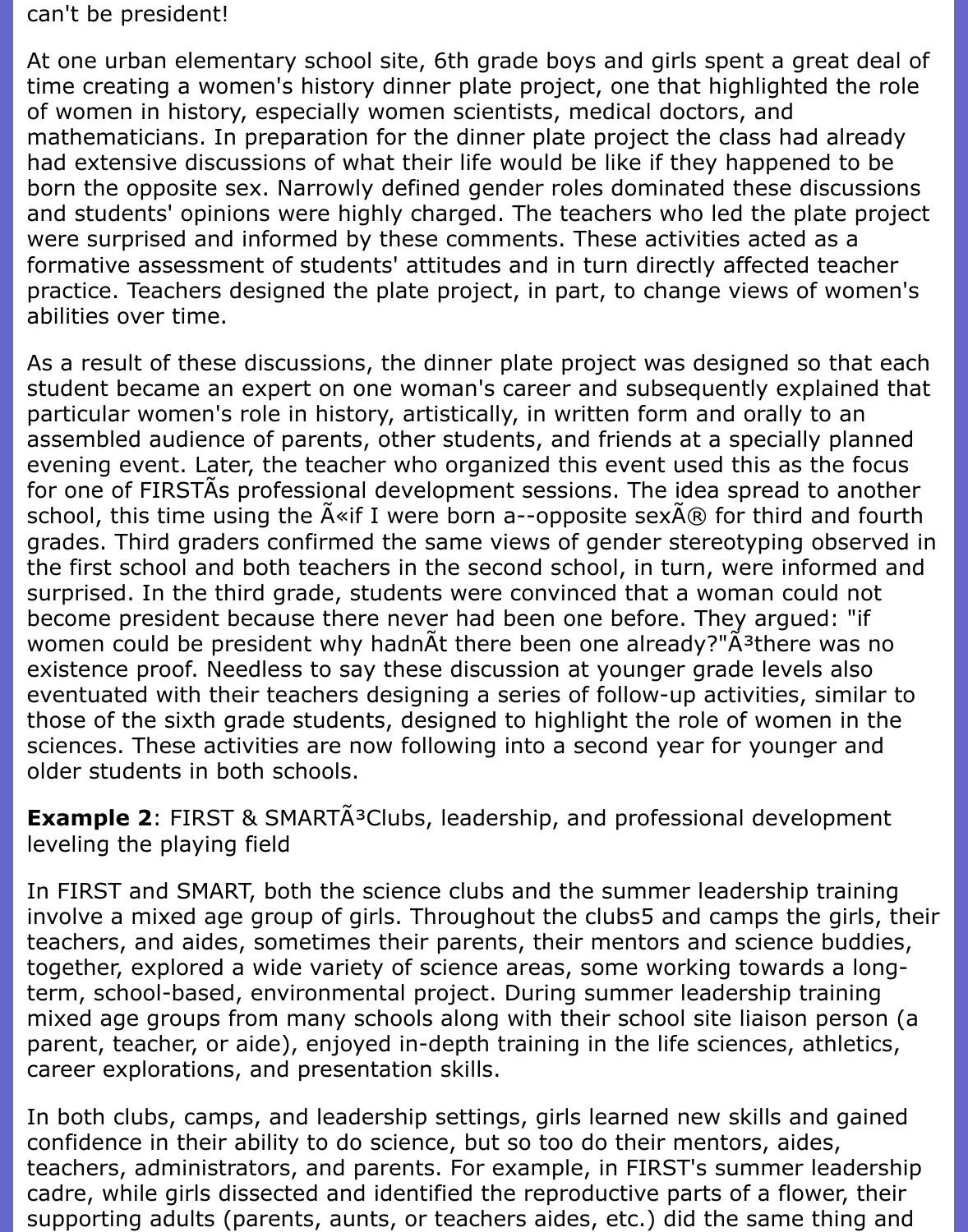in the process, they too felt the thrill of science as a "way of knowing ". Adults and children gained in expertise simultaneously so that accomplishment passes between and across ages reciprocally. All the attending females, to some extent, gained ground while undertaking the same activity and while using the same materials, for example, a microscope. Adults re-captured what had been left out in their science training and gained confidence in the role of life-long learner while, simultaneously acting as support for the girls. The women of many ages, all of whom entered the summer training with different backgrounds and expectations, advanced according to their particular need.

Among Operation SMART's goals are to guide participants to be more reflective about themselves as learners, to be learners of science in a different way; and for teachers to apply this information to their work with kids. Parallel (for teachers and for students simultaneously) changes along these lines were evident as part of SMART summer camp training. After modeling lessons with the students, teachers and SMART trainers spent time reflecting on the experience. These reflections revealed profound changes by the teachers and students. For example a fifth grade student had been heard to say: "I'm going to do that experiment next week for the whole class", while a teacher discussed ways to pass on the information to other teachers by swapping classrooms temporarily. One teachers said: "I really liked the role modeling component of the Operation SMART training. I'm a visual learner, so I learn and retain things much better by watching them than by reading. Also, I probably wouldn't have believed that these activities would work with kids if I hadn't seen them in action."

Similarly the Director of the school program said: "At the head teachers meeting J. was full of ideas and enthusiasm about the things that she's been doing during the week that you've been here. We were discussing various methods for passing on the information to the other teachers. We will probably have some of the teachers, that you've t ained swap classes for a day, every so often, so the other kids can benefit from Operation SMAR T. We may also try different combinations of team teaching. We'd also like to have an Operation SMART day some time during the summer so that other staff and kids can become as excited as the three who have been trained this week."

It seems that activities of this nature 'level or flatten the playing field' for female science learners. Each level of participant grew in learning, but on a different trajectory $\tilde{A}^3$ the students as first-time to science participant, the teacher and parent as long left out of science participant.

I consider this professional development6 according to adapted needs. These insights lead researchers to explore further how leadership can be developed and encouraged for all levels of participants in a variety of ways because:

 $\tilde{A}^3$ science ability and materials are scarce for all women

 $A<sup>3</sup>$ certain activities act as gatekeepers to further science for females

A<sup>3</sup> across-age experiences can be powerful motivators for advancement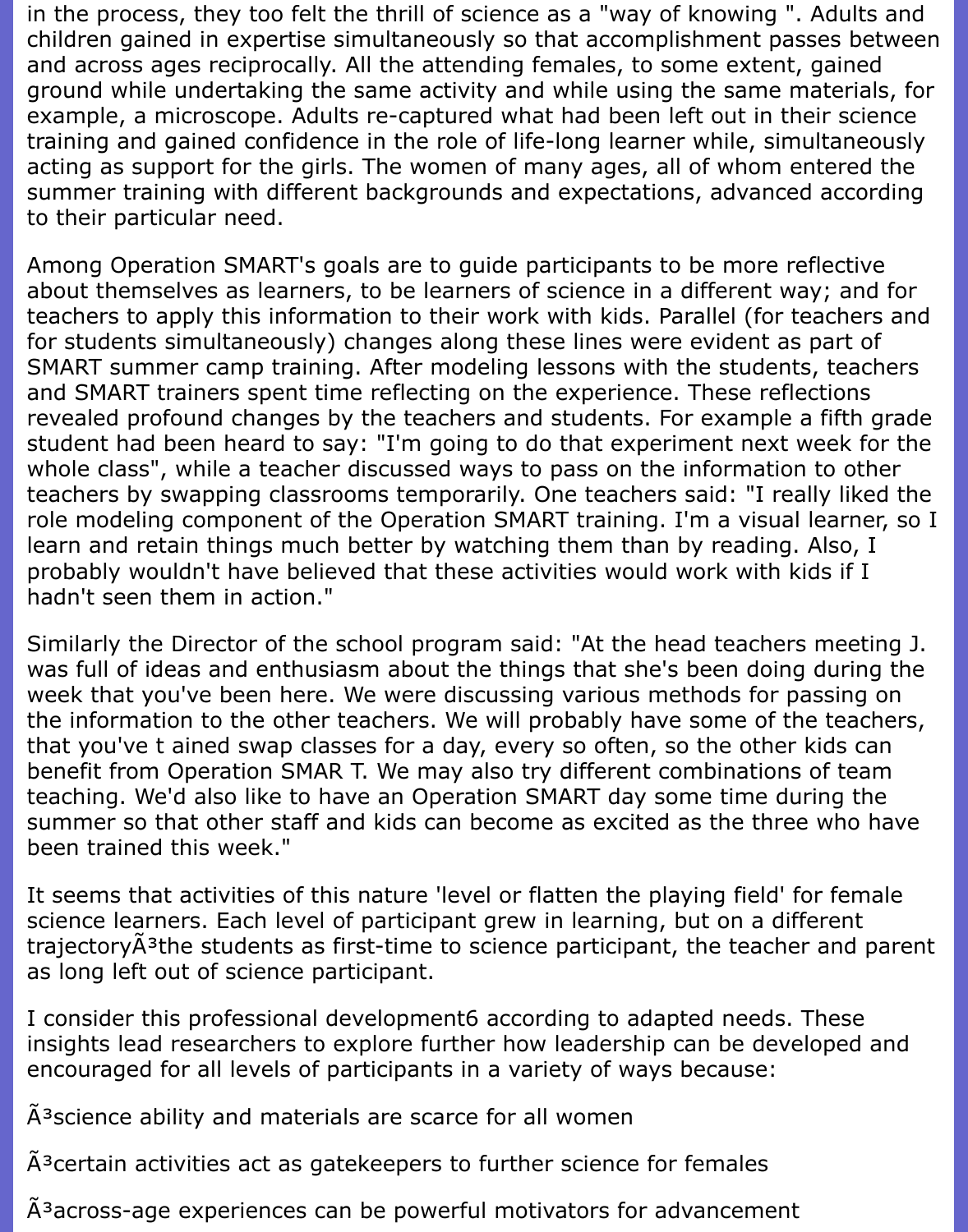**Example 3**: Changing voices A<sup>3</sup>Changing expectations: Equal access to mathematics

The Voices program had far reaching impact across the rural community over its three years, especially regarding changing societal norms about expectations for their girls. Voice had more success in the rural mountain setting than in the urban river setting. Within the Mountain community there had been a general malaise of mind regarding what the girls might be able to do. The assumption was: 'We can't expect too much of our students, given their background and lives at home", as a result children 'get by' because "low expectations permeate the systemA-they structure educational opportunity without being overt enough to challenge" Carter et al., 1999, p. 11).

Voices did make substantive changes in the way math is seen as a gatekeeper to high school. Because of their ongoing support at many different levels, the Voices girls were able to take pre-algebra, to take the test that had limited their entry, and most importantly change the structure of the school that heretofore had not seen this as a necessity. To do so they needed to gather support at many levels. The girls needed to "want to take algebra" i.e. to see themselves as successful. The teachers had to see the importance and to help change the status quo. As part of this process of change, it seems that teacher mentors learned as much as the girls. Voices " may have had more powerful impacts on the mentors than on the girls they mentored. Because so many of them (mentors) were teachers and not science and math specialists, they had to seek ways to increase the girls' awareness of science and technology in nearby workplaces. In the process the mentors themselves learned a lot about the use of science and mathematics in jobs not usually scientific $\tilde{A}^3$ lessons that many took back to their classrooms to share with their students" (Carter et al., 1999, p. 20).

Most importantly, the families had to learn how to be better advocates for their daughters "Voices families got access to information about college, financial aid programs, scholarships and other opportunities...they also learned ways that they can make their voices heard in schools and (to) question sexist and economically elitist policies and procedures. One mother got her GED so that she could better support her daughter.  $A - A$  number of families invested in computers for their girls and themselves" (Carter et al., 1999, p. 17)

### **Discussion**

I have proposed a design model for studying systemic change in relation to gender equity in science for elementary and middle schools girls. This model posits important interconnections across levels of participation (girls, teachers, administr ators, and researchers) as well as between the layers of expertise $\tilde{A}^3$  foundational, scaffolded, and leadership. Although only a beginning analysis, the model has allowed re-definition of several important components of systemic change in three NSF funded programs across the United States. Specifically, first, it encourages focussing on the interactions between student attitude and expertise in science with similar components of teacher professional development; and second, it identifies the equalizing effect across age and science knowledge for females while taking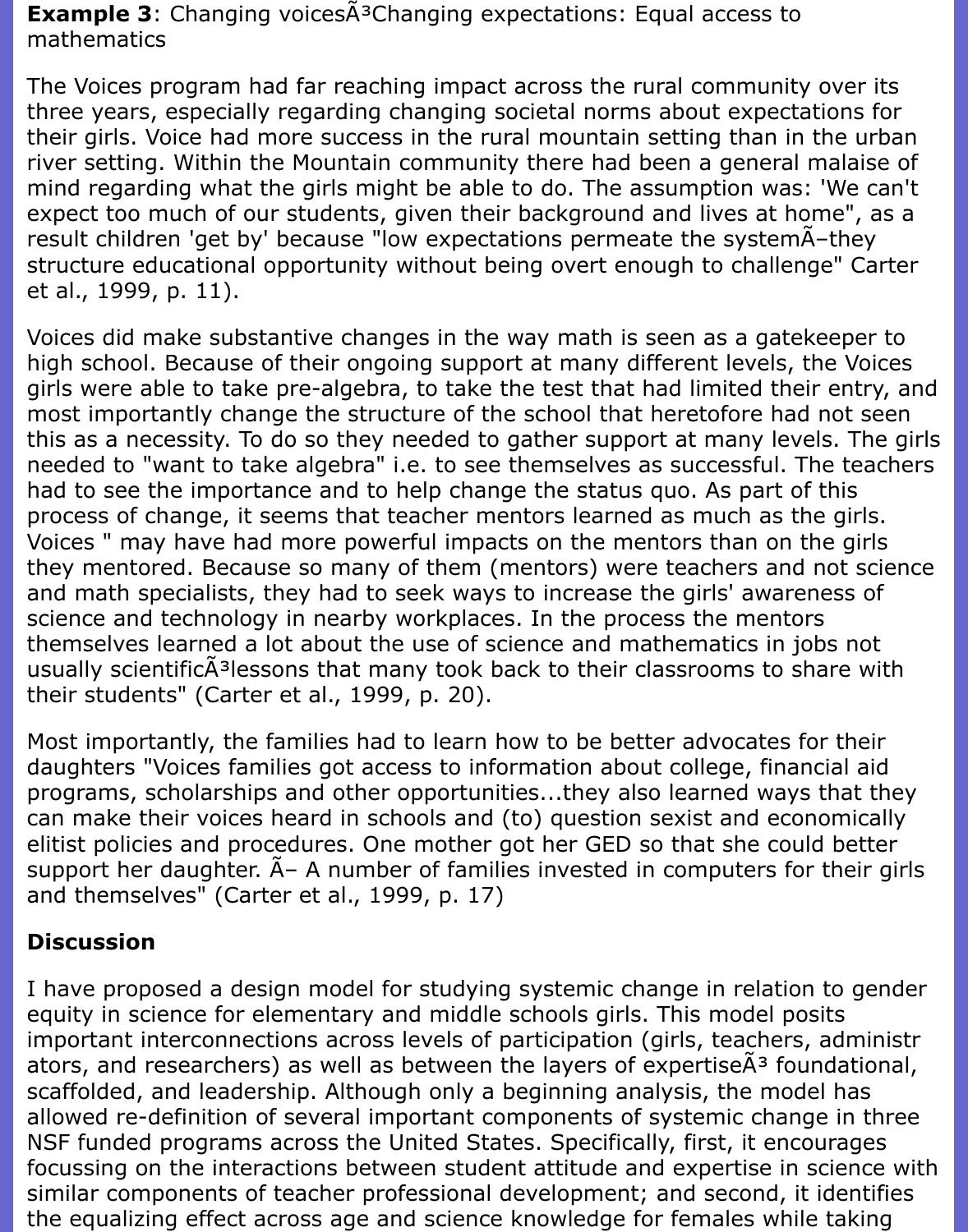part in gender/science activities.

By assessing their own and their childrenÃs existing ideas about gender roles, teachers, parents, mentors, and researchers became more sensitive, more informed, more concerned and more able to design future activities for their students and for research that might begin to ameliorate gender biases. Partially as a result of these projects, girls, teachers, parents and administrators began to take charge of their own inquiry into gender matters, to grow and to learn, to teach each other and to "step up" into gender/equity issues as models for their own schools and communities.

And as teachers indicate, gender work spills over and becomes part of the rest of the curriculum and the entire school day. Instead of being a part of one day, equity becomes part of every day $\tilde{A}^3$  "a way of life", in one teacher's words. Thus there appears to be linked and interconnected change between student attitude and learning and teacher professional development in relation to science content, pedagogy, and equity sensitivity.

Last, there is need for re-definition of the meaning for the phrase professional development, since the experience of these three projects has shown us that this may occur at many levels simultaneously from students to researchers. Working professional women, students administrators, university researchers, mother volunteers, as well as teaching professionals grow in awareness and ability to act upon equity issues and science within their own contexts. This is not a 'one size fits all' model, instead it a 'design your own' professional development model. The implication is that we need to look across groups, not just at teachers $\tilde{A}^3$ but to look at teachers and students in relation to each other and in relation to administrators and researchers, in a more systematic way.

**Dr. Doris Ash** is an Assistant Professor at the University of California-Santa Cruz in Science Education. Dr. Ash can be reached by e-mail at: dash5@cats.ucsc.edu

Funded in part by the National Science Foundation

Experimental Program for Women and Girls

## **Footnotes**

1FIRST is a museum-district collaboration overseen by the Chabot Observatory and Science Center in Oakland, with Mills College, the University of Claifornia, Berkely, the East Bay Association of Women in Science, and the Oakland Museum.

2Classroom design features are meant to enhance all learners opportunitiesspecifically by emphaizing FCL (Fostering a Community of Learners; Brown & Campione, 1994; 1995) principles.

3The Voices Project is conducted by the Appalchia Educational Laboratroy in West Virginia.

4A local affiliate of teh national organization, Girls Incorporated, fromerly Girls Club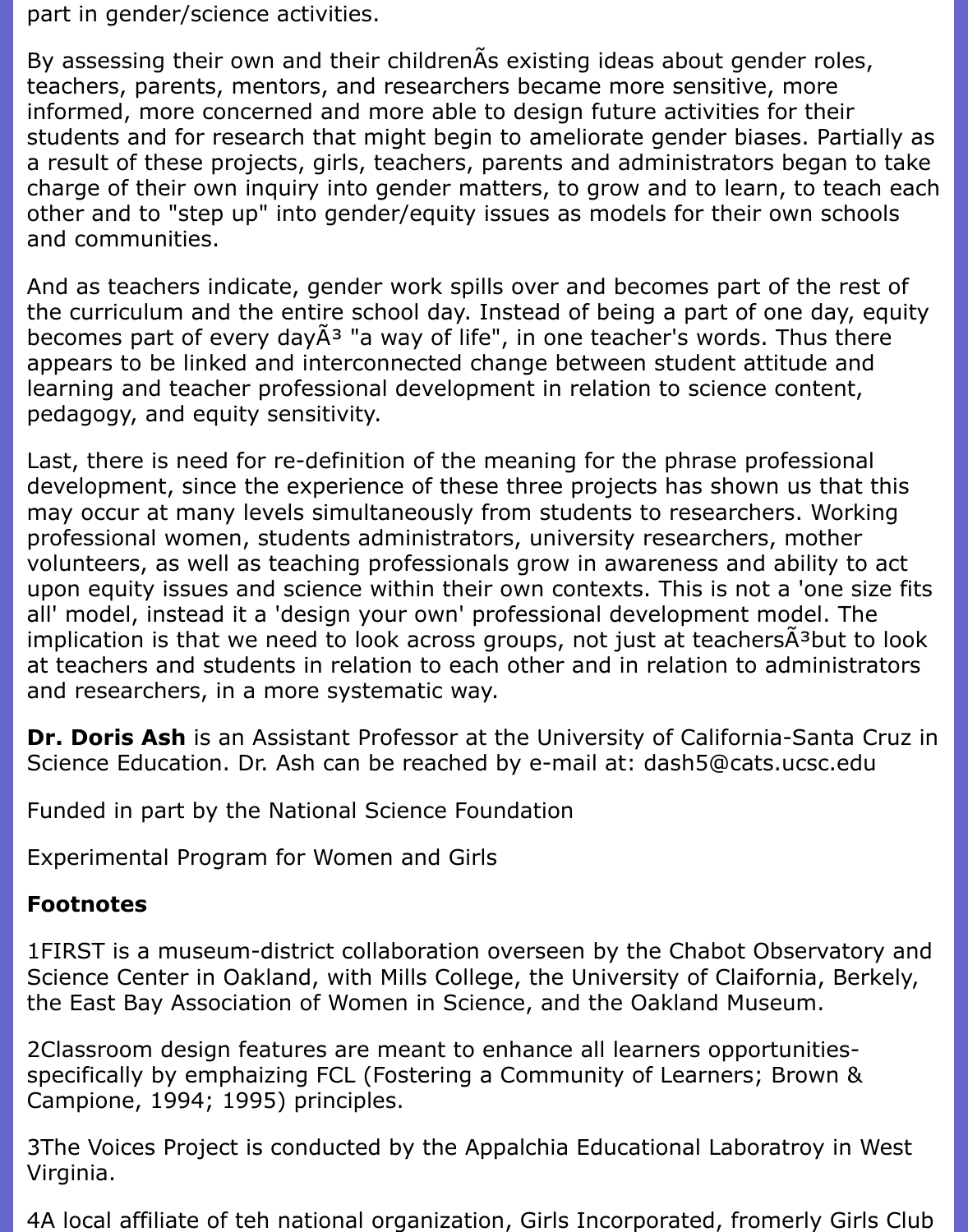of America, has ben operation programs for girls since 1942.

5Activities range from electronic appliance or owl pellet dessection to visits to local science centers such as the Exploratorium for behind the scenes tours, to visits by local female scientists and engineers

6Professional development is defined more broadly for the multiple levels of participants including students, teachers, administrator, parents, and researchers.

### **References**

American Association for the Advancement of Science. (1993, April 15). Gender and the culture of science. *Science* 260, pp. 383-430

Brown, A. (1992). Design experiments: Theoretical and methodological challenges in creating complex interventions in classroom settings. Journal of Learning Sciences, 2(2), 141- 178.

Brown, A. L., Ash, D., Rutherford, M., Nakagawa, K., Gordon A., & Campione, J. C. (1993). Distributed expertise in the classroom. In G. Salomon (Ed.), *Distributed Cognitions*, New York: Cambridge University Press.

Brown, A., & Campione, J. (1994). Guided discovery in a community of learners. In K. McGilly (Ed.), *Classroom lessons: Integrating cognitive theory and classroom practice*, (pp. 229-270). Cambridge, MA: MIT Press/Bradford Press.

Carter, C. S., Keyes, M. C., & Kusimo, P. S. (1999). Lessons from the holler and the streets: What Appalachian girls, families and communities have taught us about implementing informal science and mathematics programs. Paper presented at the annual meeting of the American Educational Research Association, Montreal, Canada.

Congressional Commission on the Advancement of Women and Minorities in Science, Engineering and Technology Development. (2000). Land of Plenty Report: Diversity as AmericaÃs Competitive Edge in Science, Engineering and Technology. [online]. Avalilable: http://www.nsf.gov/od/cawmset/report.htm. (September, 2000)

Crowley, K. Callanan, M., Tenenbaum, H. R., & Allen, E. (in press). Parents explain more often to boys than to girls during shared scientific thinking. *Psychological Science.*

Klein, S. S., & Ortman. P. (1994). Continuing the journey towards gender equity. *Educational Researcher*, pp. 13-21.

Kahle, J. B., & Meece, J. (1994). Research on gender in the classroom, In D. Gabel (Ed.) *Handbook on research on science teaching and learning*, (pp. 542-557), New York: Macmillan.

Linn, M. (1992). Gender differences in educational achievement. In J. Pfleiderer